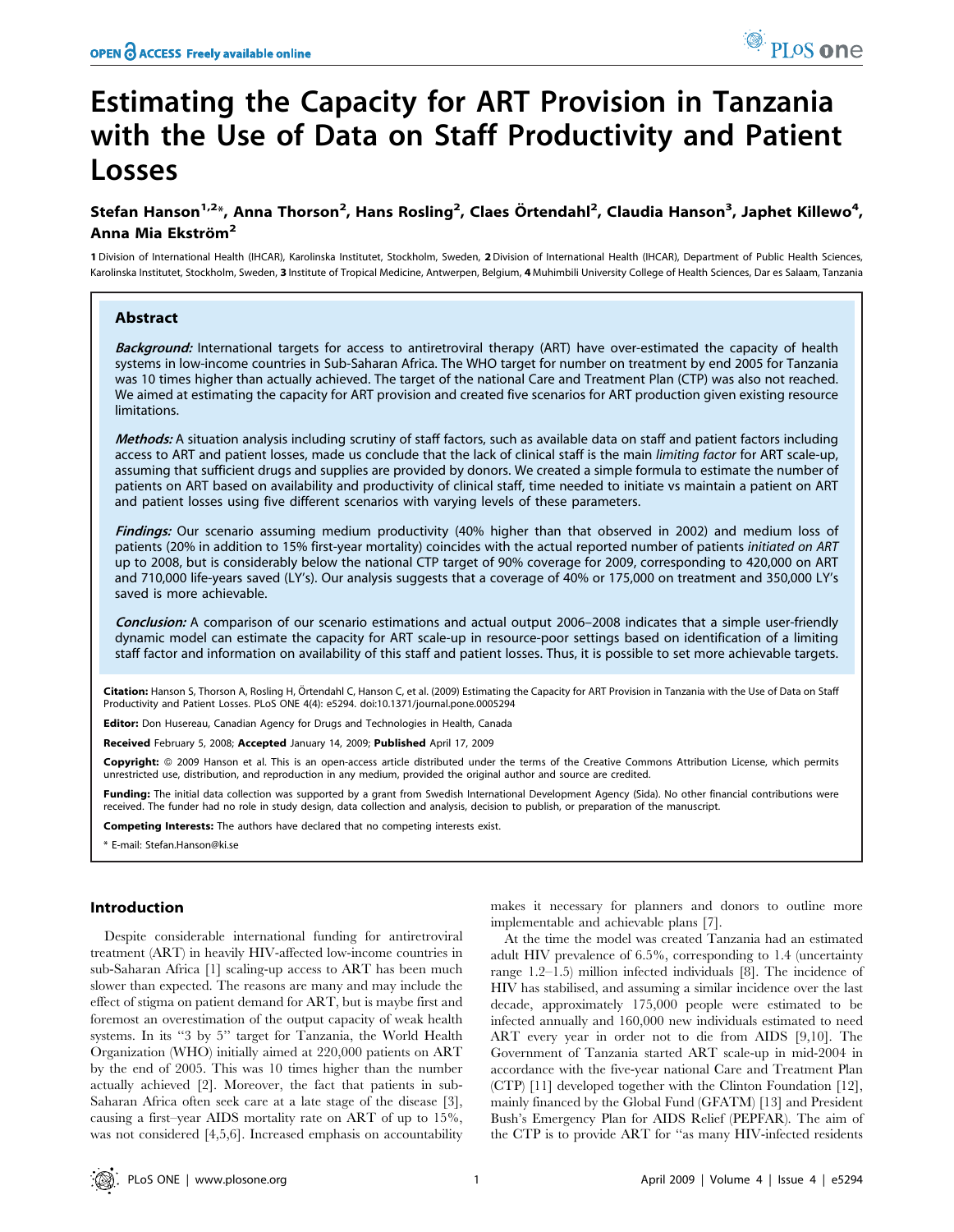as possible'', with 420,000 on ART by mid-2009. However, by February 2008, only 143,000 had been initiated on treatment (pc NACP).

To show that there are limitations to achieve these targets in weak health systems, and to demonstrate that it is possible for local planners in low income countries, to set more achievable targets, we worked out a simple method to estimate the maximum possible number of patients that could access ART in Tanzania. Estimates were based on the number of available clinical staff taking into account their productivity and consultation time needed to initiate vs maintain a patient on ART as well as the expected patient losses. We outline five different scenarios with varying levels of staff productivity and patient loss using observational data from human resource monitoring and available data on consultation time and patient losses derived from on-going ART programs. For a simplified model, we assumed that drug procurement and management issues would not be limiting factors during the implementation period (figure 1). The results therefore show the number of HIV-positive individuals in Tanzania that maximally could access ART under each scenario.

#### Materials and Methods

We first reviewed the national Care and Treatment plan (CTP) for 2004–2009 including the ART output targets and the number of new Care and Treatment Centres (CTCs) that are to be accredited for scaling-up of access to ART.

We then made a situation analysis of the major bottlenecks for rapid scale-up of access to ART in Tanzania and other lowincome countries including a review of the existing literature, unpublished documents and verbal information from key informants. These findings were summarized in a conceptual framework displaying the main determinants of ART output (figure 1).

We proceeded to create a formula containing the main factors for ART output i.e. the number on treatment by the end of each year, including the number of new and existing patients, the availability and productivity of clinical staff as well as patient losses.

Finally, we calculated the ART output and the number of life years that could be saved for five different scenarios with three



Figure 1. Conceptual model for ART provision. Conceptual framework with the flow of patients and the four major determinants of ART output in Tanzania.

doi:10.1371/journal.pone.0005294.g001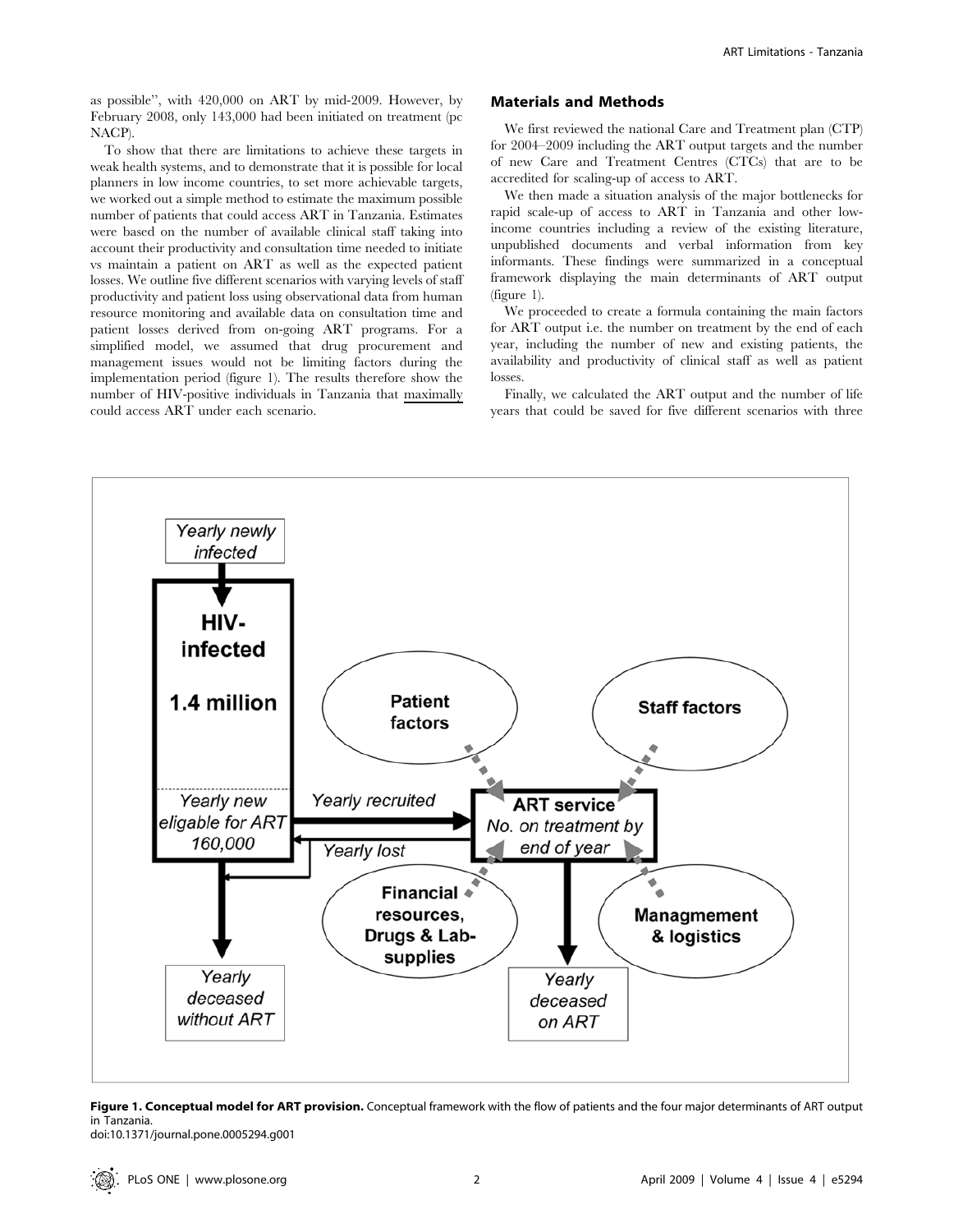

Figure 2. ART output. The number of patients on ART in Tanzania according to end of year numbers of WHO's "3 by 5" initiative and mid-year numbers of CTP and five scenarios. Finally the reported number of patients initiated on ART as the thick grey line running up till the end of February 2008.

doi:10.1371/journal.pone.0005294.g002

different levels of clinical staff productivity and patient losses. The first calculations were made in the beginning of 2006 and later compared with the actual reported number of patients initiated on ART at the end of February 2008 as well as with the output planned in the CTP (figure 2). The details of this process are described below.

#### The Tanzanian Care and Treatment Plan (CTP)

By mid-2009, the CTP aims to have 420,000 HIV positive individuals with CD4 counts below 200/ml on ART, and to monitor 1.3 million patients not yet in need of treatment. It assumes an annual loss of patients on ART of only 1%, equal to the age-specific mortality of the general population. To enable this scale-up, the number of accredited Care and Treatment Centres (CTCs) in mainland Tanzania (excluding Zanzibar) must increase from 20 to 240 centres in less than 4 years (table 1).

According to the plan, CTCs should be located at hospitals and run by treatment teams of 18 staff members including 7 counsellors. The staff requirements for the CTP were derived from estimating the need for consultation time per patient for the first and subsequent years on ART for each staff category, including clinicians, counsellors, pharmacists and laboratory personnel (table 2). In all around 9,000 full time equivalents of clinical staff need to be recruited for treatment and monitoring, 1200 of whom should be clinicians (table 2). Clinicians are divided into prescribing (medical officers with 6 years of training) and evaluating clinicians (clinical officers with 3 years of training or assistant medical officers with 5 years of training). The average consultation time required per first-year patient on ART, is estimated to 4 hours (2 visits a` 30 minutes and 9 visits a` 20 minutes) and after the first year, 1.3 hours (4 visits a` 20 minutes) of clinician care per year and patient. Thus, three

Table 1. Planned number of patients on ART in Tanzania and in brackets the planned number of health care facilities accredited at the end of each fiscal year  $(F_v)$  according to the CTP.

| Type of hospital             | 2004/5      | 2005/6      | 2006/7        | 2007/8        | 2008/9        |
|------------------------------|-------------|-------------|---------------|---------------|---------------|
| Referral & Selected Regional | 10,000 (10) | 20,000 (10) | 30,000 (10)   | 40,000 (10)   | 50,000 (10)   |
| Remaining Regional           | (3) 800.1   | 9,600(13)   | 17,400 (13)   | 25,200 (13)   | 30,000 (13)   |
| District Voluntary & Private | 4,200(7)    | 34,800 (51) | 102,800 (113) | 207,600 (175) | 340,800 (217) |
| Total $(F_v)$                | 16,000 (20) | 64,400 (74) | 150,000 (136) | 272,800 (198) | 420,800 (240) |

doi:10.1371/journal.pone.0005294.t001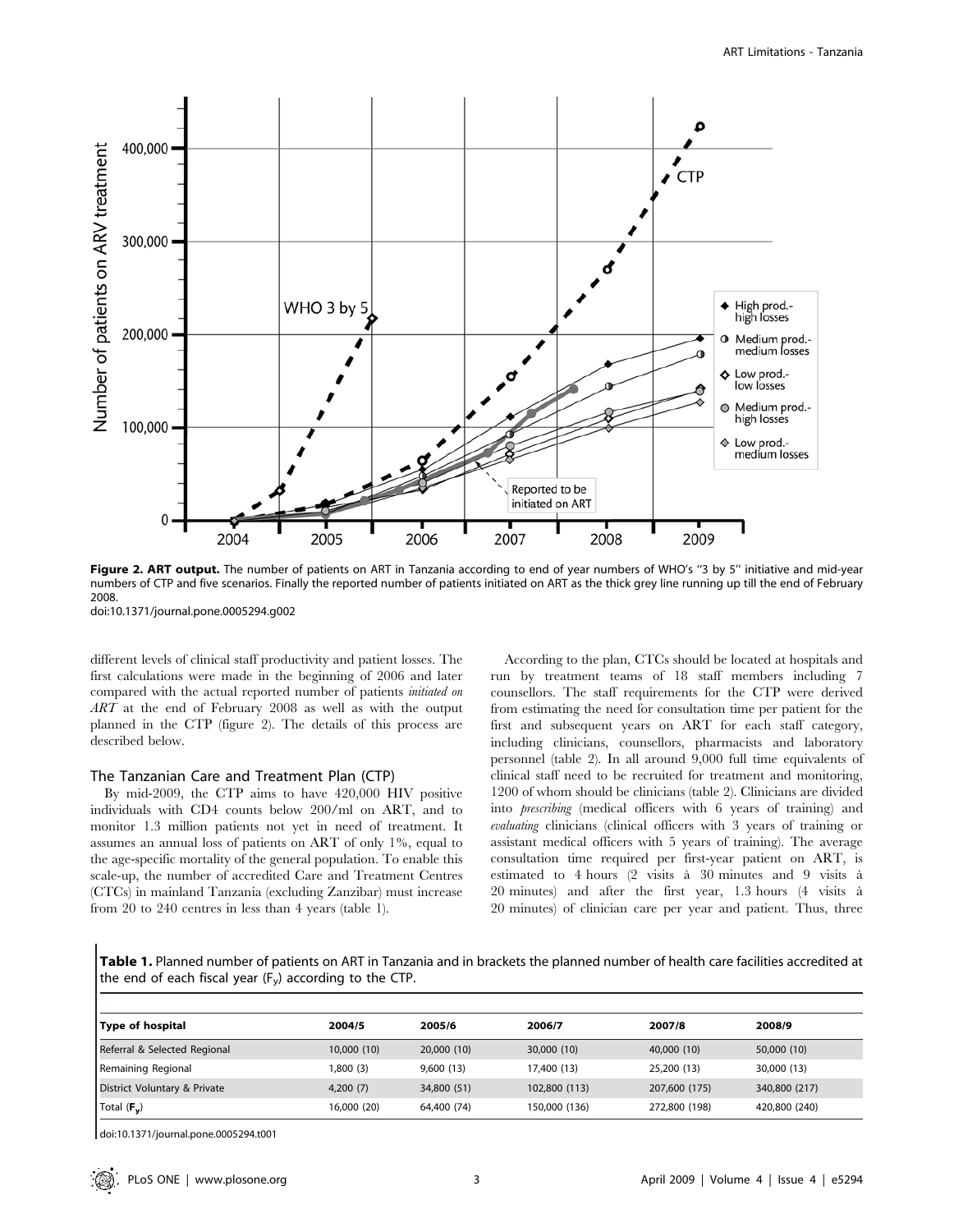Table 2. Number of patients in thousands on ART and CD4 monitoring by end of fiscal year in Tanzania; staff requirements and budget for each fiscal year according to the CTP.

|                                        |     | 2004/5 2006/7 2008/9 |      |
|----------------------------------------|-----|----------------------|------|
| Number of patients in '000s            |     |                      |      |
| <b>Patients on ART</b>                 | 16  | 151                  | 423  |
| New patients on ART                    | 16  | 86                   | 149  |
| Eligible patients                      | 160 | 160                  | 160  |
| Coverage (% of eligible patients)      | 10% | 54%                  | 93%  |
| On CD4 monitoring                      | 49  | 454                  | 1269 |
| New patients on CD4 monitoring         | 49  | 258                  | 445  |
| Total staff for ART and CD4 monitoring | 432 | 3481                 | 8802 |
| <b>Total staff for ART</b>             | 228 | 1861                 | 4804 |
| Clinicians                             | 80  | 539                  | 1202 |
| Nurses/counsellors                     | 105 | 971                  | 2690 |
| Total staff for CD4 monitoring         | 204 | 1620                 | 3998 |
| Clinicians                             | 76  | 655                  | 1605 |
| Nurses/counsellors                     | 95  | 719                  | 1781 |
| <b>Annual budget (million USD)</b>     | 26  | 98                   | 207  |
| Antiretroviral drugs+laboratory tests  | 11  | 66                   | 147  |
| Salaries*                              | 1   | 9                    | 24   |

\* The external input into salary costs.

doi:10.1371/journal.pone.0005294.t002

times more times is assumed to be required for first year than for post-first year patients As staff is estimated to work 800 hours with patients per year this translates into 200 first-year patients (newly initiated on ART) and 600 post-first-year patients annually for every clinician [11]

# Situation analysis and resulting assumptions and estimates

The annual number of HIV-infected Tanzanians in immediate need of ART was estimated to 160,000 new individuals assuming stable incidence rates (as those currently observed) [14]. By November 2005, 19,600 patients had started ART [2], by March 2006, 35,000, by September 2007, 117,000 by the end December 2007, 136,000 [15] and by the end of February 2008, 143,000 had been initiated on ART and 277,000 were being monitored (pc NACP), indicating that the rate of scaling-up access is slower than predicted by the CTP (figure 2). However, no data is yet available, on the degree of under- or duplicate reporting, or on the number of patients lost to follow-up or death. Thus, these figures need to be estimated based on existing sources of information.

Estimation of staff availability. In our model we assumed that the availability of staff would be the main limiting factor of ART scale-up and that clinicians would be the main limiting staff factor for ART scale-up. HIV patients do not need to see a medical doctor, but they need to meet clinical staff trained to assess history, signs and symptoms and who can prescribe and evaluate the effect of ARV drugs. The IMF-induced hiring freeze of government health staff in 1993 has resulted in an old workforce where more than 15% are 50 years or older. The total number of health workers, of which 65% work in government services, 22% in private-not-for-profit and 14% in private-for-profit institutions, has declined from 67,000 in 1995 to 54,000 in 2002 and has been estimated to fall even further to 49,000 by 2015 [19]. In 2001/2, only 60% of health staff positions deemed necessary by the Ministry of Health were filled, and has since declined even further mainly due to increased demand through a rapid population increase (pc Dr Njau MoH). The hiring freeze was lifted in 2004, but due to a continued high attrition rate and the long lag-time to expand health worker training, only a limited increase of government staff could be expected up to 2009 since backmigration or large numbers of health workers returning from private care are unlikely.

According to the national plan, mainly hospitals should be accredited CTCs for ART provision, but since there are only about 190 hospitals suitable for ART provision, most of them in urban areas, an expansion to primary health care level in rural areas with even fewer staff per facility will be necessary to reach high ART coverage. Thus, in contrast to the CTP, we took into consideration that less staff per facility would be available at the primary health care level after CTCs have been established at all available hospitals.

Also, since half of the 1.4 million HIV infected Tanzanians live in rural areas [20,21], some patients must receive treatment at primary health care level. Although less than 2% of the patients will be treated outside hospitals during 2004–2009 we still included this in our scenarios since it affects the outcome for the last two years when the expansion to the primary care level has to take place.

Considering the shortage of medical officers we assumed that both prescription and evaluation will have to be done by any clinical staff available and categorized both prescribing and evaluating clinicians as ''clinicians''. Using the 2001/2 Ministry of Health figures of existing clinicians, we calculated the average number of clinicians per type of health facility and further assumed, in line with previous estimates [22], that the average number at each type of facility, from health centres to regional hospitals, would remain the same from 2002 throughout 2009 in all scenarios, but that service provision would be scaled-up at the pace outlined in the CTP (table 1).

Estimation of staff performance. Few clinicians spend all their HIV working time on ART. Other activities include voluntary counselling and testing (VCT), condom distribution, education in schools, prevention of mother-child transmission (PMTCT), treatment of STIs, palliative care, monitoring of immune status and treatment of opportunistic infections in patients not yet qualifying for ART.

In Rufiji district, with an adult HIV prevalence in 2003 of 7%, similar to the country average, sexually transmitted infections (STIs) including HIV/AIDS constituted 22% of the burden of disease (BoD) [16]. It has also been estimated that 35% of all health staff time in Tanzania should be invested in HIV/AIDS interventions to reach the Millennium Development Goals (MDGs) of 40% ART coverage by 2015 [17,18].

Thus, we assumed that that a maximum of 20% of clinicians' patient time would be devoted to ART. A higher proportion would affect both other HIV activites and other priority health interventions as assessed by WHO's Commission on Macroeconomics and Health [18]

The CTP expects prescribing and evaluating clinicians to work 800 hours/year and to treat 200 first-year patients (newly initiated on ART) and 600 post- $1<sup>st</sup>$ -year patients per year [11]. However Kurowski et al observed that clinicians at Tanzanian government hospitals and health centres spent an average of 40% of their working hours on patient care, i.e. 640 hours/year [19], i.e. 160 hours less per year than the 800 hours/year assumed in the CTP plan.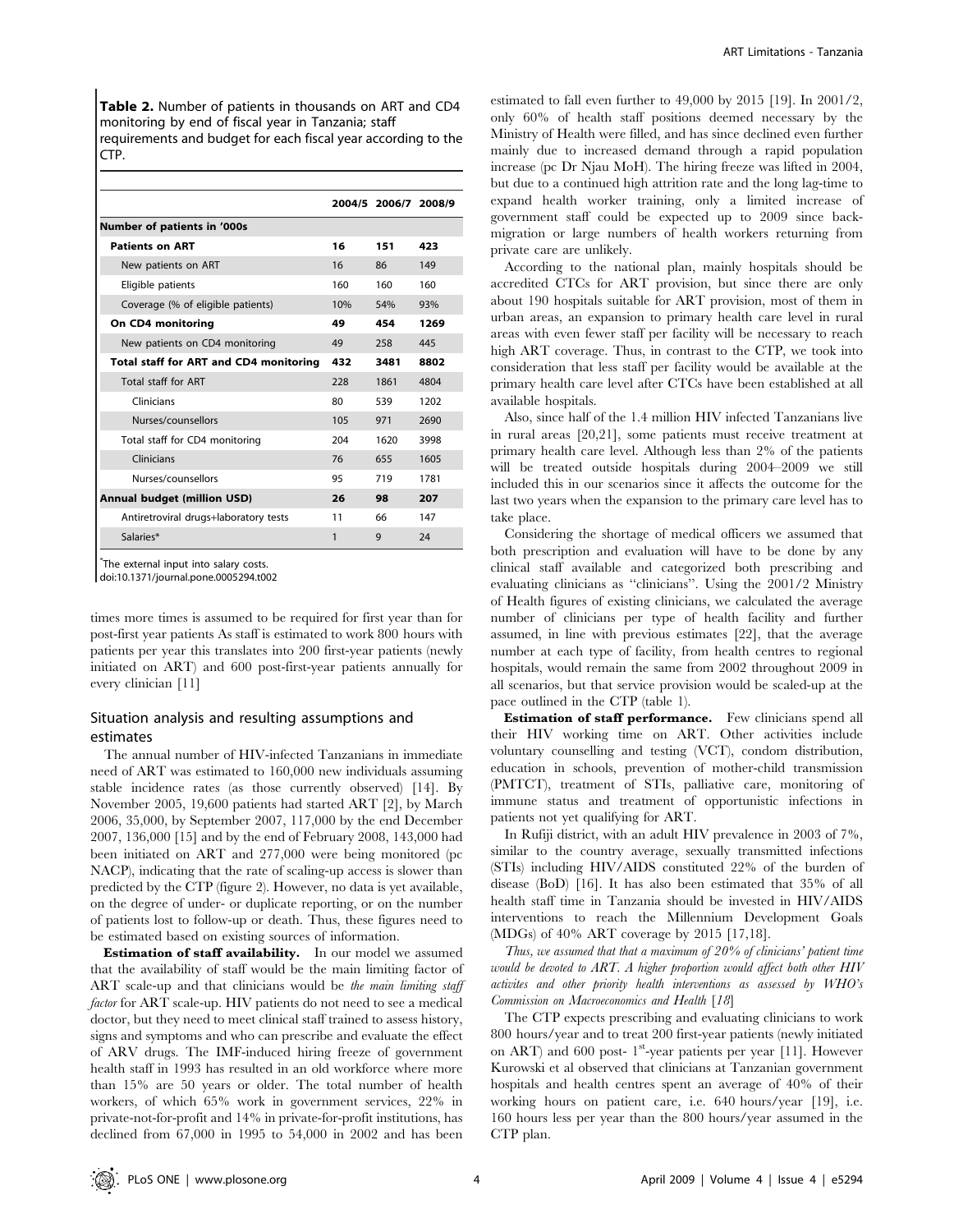Thus, we used 640 hours/year as our low-productivity estimate, while a 40% productivity increase corresponding to 900 working hours per year per clinician was considered a medium productivity scenario and a doubling of the by Kurowski et al observed productivity would be considered high productivity, in our scenario analyses

Estimation of mortality rate and loss of patients on ART. The 1% mortality rate assumed by the CTP is most likely an underestimation since data from seven ART programmmes providing ARVs free of charge showed an average mortality of 11% after 6 months [3] while a first-year mortality of 14% was reported from South Africa [5]. The high initial mortality may possibly be explained by data both from Tanzania (pc Dr Kaushuk, Hindu Mandal Hospital, Dar es Salaam) and other low-income countries [23] indicating that a large part of all diagnosed HIV patients seek care very late with CD4 counts below 50/ml. However, a study from Uganda found a very high firstyear mortality of 18% even among patients starting ART with CD4s counts above 50/ml [4]. A study from Botswana of 410 patients on ART with a median follow-up of 44 weeks, found that 24% had been lost to follow-up or death. The reported first-year survival rate was 79% (95% CI 74–81%) [6]. A recently published study from the national programme in Malawi confirmed the findings of a high first year mortality estimated to 18.5% [29]. Hence, we assumed that patients newly initiated on ART would have an average first-year mortality of 15% in addition to a basic age-specific mortality of  $1\%$  [24].

Hospital-based fee-for-service programmes in Uganda and Malawi show one-year patient losses of 56% and 59%, respectively, mainly due to lack of money among patients and irregular drug supply at health centres [25,26]. Small wellcontrolled programs in Malawi and Kenya providing ARVs drugs free of charge, report annual first-year losses of 10%–22%, increasing to 30% in Kenya after the second year of ART [27,28]. A meta-analysis shows a program retention rate of 40% among ARV patients after 2 years in sub-Saharan Africa [23]. The recent above mentioned study of the Malawi national programme showed patient losses of around 10% during the first year [29]. Apart from the Malawi study we have not found any other published data on patient losses from scaled-up national ART programs in low-income countries in sub-Saharan Africa. In this study, we assumed both a low loss scenario of 10%, a medium-loss scenario of 20% and a high loss-scenario of 40%.

#### The conceptual framework

Our situation analysis resulted in a conceptual framework with four major determinants of ART output in Tanzania (figure 1):

- 1) staff availability and productivity,
- 2) patient-related factors including adherence, stigma, education level, socio-economic situation and family support,
- 3) management and logistics and,
- 4) financial resources, drugs and laboratory supplies.

and with two main factors limiting service provision during the current five-year planning period 2004–2009: 1) the availability and productivity of clinicians and 2) retention of patients in the treatment programmes. We assumed an average duration of 9 years from infection to AIDS [30]. Although this figure has lately been adjusted after new research findings [31] we still retained it as plans had been based on it and we had to have comparable figures. Since most patients are initiated on ART when they already have clinical signs of AIDS, monitoring of immune status among those in WHO stage I and II will be of limited importance. In order to reduce the number of uncertain input variables in the

formula, we assumed that donors will provide sufficient management support, financial resources, drugs and laboratory supplies during this initial five-year period (not saying that current levels will be sufficient in a future scaled-up context) and that it will be possible to use existing staff for counselling and supportive functions given the relatively small number of patients currently enrolled. We also judged that stigma and low awareness would not affect the demand for services during the implementation period 2004–2009 since attendance of VCT has increased rapidly during the last years and since many HIV positive women are diagnosed at antenatal care clinics and make up over 60% of all patients on ART in Tanzania (pc NACP).) We also assumed that patient related factors listed above will be largely captured in our patient loss estimates.

#### Estimation of the number of patients on ART each year

We constructed a simple dynamic model to estimate the number of new and post-first-year-patients on ART at the end of each year based on annual availability and productivity of clinicians, and, on the proportion of patients lost to follow-up or death,. The variables in this formula (figure 3) include: first year mortality, age-specific mortality, other patient losses (loss to follow-up), average number of clinicians per facility type, time devoted to HAART, new patients/ year, old (post-first-year) patients/year(clinician productivity). The input values of each variable can easily be changed by entering new data into a spread sheet. For our scenarios we only varied patient losses, new patients/year and old patients/year( clinician productivity), but kept the other variables constant.

''Old'' (post-first-year) patients retained and under continued treatment. In the formula (figure 3) the number of old patients retained is determined by the number of patients on treatment at the end of the previous year  $(N_{v-1})$  and the loss of patients until the end of the year  $(L_{old})$ . Clinician-time available to care for old patients  $(N_{y-1} \times (1-L_{old}/2)/P_{old})$  is determined by the number of these post-first-year patients retained in the ART program at the beginning of each year  $(N_{y-1})$ , multiplied with the proportion of old patients retained after an average of half a year (assuming that patient loss-to-follow-up or death is equal throughout the year and thus the average time in the program for a patient that drops out for one reason or the other is 6 months) (1-L<sub>old</sub>/2), divided by clinician productivity measured as the number of old patients a full-time clinician cares for during one year  $(P_{old})$ . We did not take re-entry of lost patients into account and consistently use the term ''old'' patients for all that have been on ART for more than 1 year.

Total clinician-time  $(C_v)$  available for ART care. Total clinician-time  $(C_v)$  available is calculated as the number of accredited CTCs available to offer ART services a particular year y  $(\mathbf{F}_v)$  (table 1), multiplied with the average number of clinicians at the health facilities  $(C_{ave})$ (table 3) multiplied with the proportion of time clinicians devote to ART of their total working time  $(T_{\text{ART}})$  (table 4).

"New" (first-year) patients recruited for ART. The number of new patients that can be recruited depends on 1) the productivity of clinicians 2) the consultation time clinicians need for ''old'' (i.e. post-first-year) and how much time is left over for the new patients after the ''old'' patients have been treated 3) how much time is needed to initiate a new patient on ART (i.e. 4 hours/year according to the CTP). The number of new patients retained at the end of each calendar year is thus determined by: 1) the amount of clinician-time available for recruitment of new patients multiplied with 2) the number of new patients per clinician year  $(P_{new})$ , multiplied with the proportion of new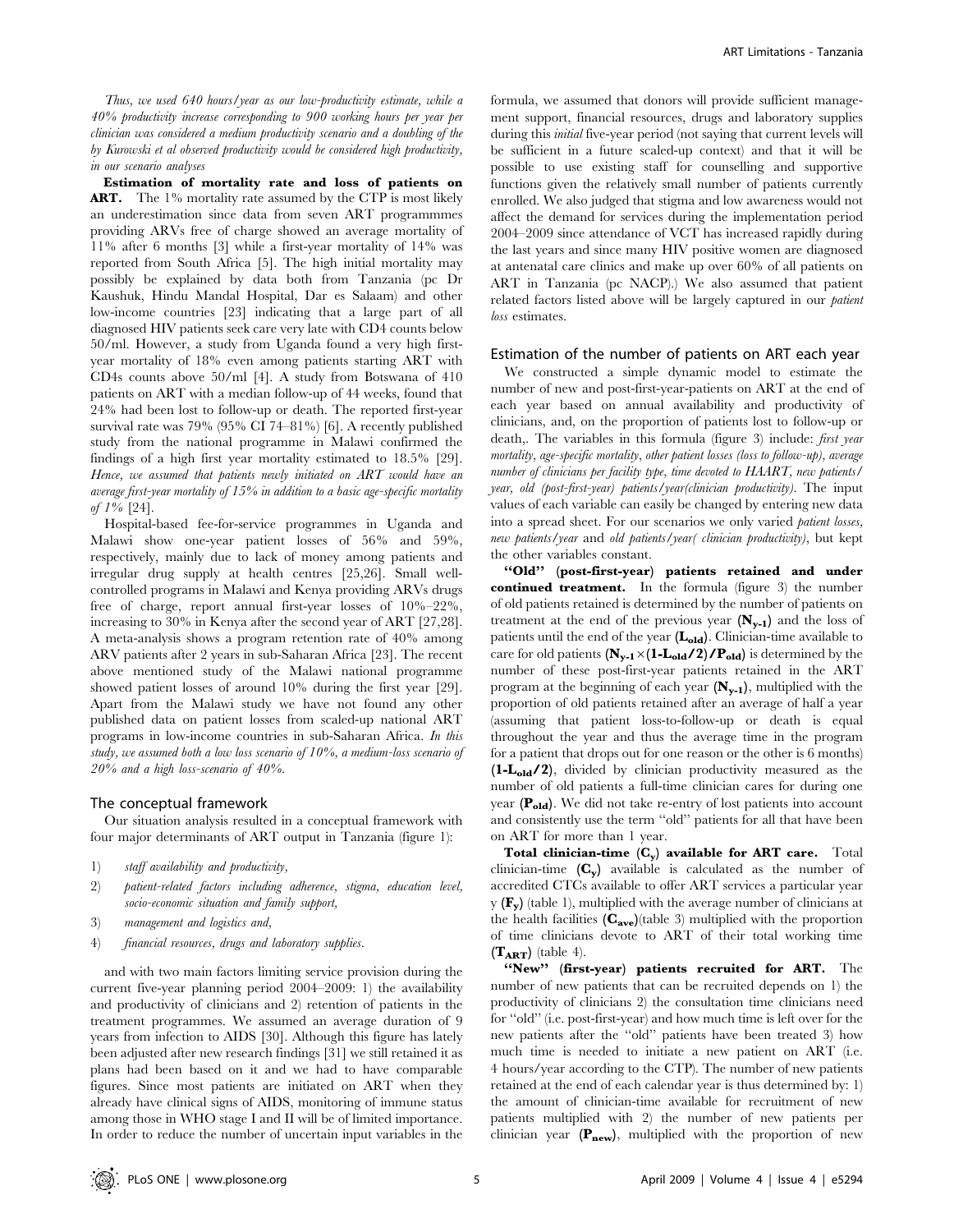

# Figure 3. Formula for the calculation of ART output.

doi:10.1371/journal.pone.0005294.g003

patients remaining after on average half a year on treatment  $(1-L_{new}/2)$ 

We calculated the number of patients per clinician per year, both for the first year of treatment and the following years. Total ART output was defined as the sum of outputs from all accredited ART facilities that year. ART coverage was defined as the annual number of new patients initiated on ART divided by the estimated number of 160,000 eligible new HIV-infected individuals that annually need ART.

## The scenarios

Based on our situation analysis, the resulting assumptions and the above-defined formula, we created five scenarios with varying levels of staff productivity and patient loss, to demonstrate the effect on the number patients that could access ART (ART output) in Tanzania.

Using results from Kurowski et al [19] who observed 640 working hours/year/clinician, divided by 4 hours total clinician consultation time per year per new ART patient and 1.3 hours per

patient for each subsequent year on ART respectively as assumed for the CTP, we outlined a low productivity scenario of 160 (640/4) first-year patients ( $P_{\text{new}}$ ) or 480 (640/1.3) post-first-year patients (Pold) per working year per clinician. If productivity is raised by 40%, defined as medium productivity i.e. to 900 working hours per year per clinician, the input per year per clinician is 225 first-year patients or 675 post- first-year patients. If productivity is doubled, defined as high productivity, 320 first-year patients or 960 post-firstyear patients would be treated per clinician per year.

Low loss is defined by age-specific mortality 1%+first year mortality 15% and patient losses due to other causes of 10%. Medium loss is defined by age-specific mortality 1%+first year mortality 15% and patient losses due to other causes of 20%. High loss is defined by age-specific mortality 1%+first year mortality 15% and patient losses due to other causes of 40% (table 4).

Number of AIDS deaths and life years saved. We also estimated the effect both of the CTP and the five scenarios on the number of projected AIDS deaths (figure 4). The number of new AIDS deaths were generated by entering the Estimation and

| Table 3. Actual and authorized number of clinicians at different types of health facilities in Tanzania in the fiscal year 2001/2. |  |
|------------------------------------------------------------------------------------------------------------------------------------|--|
|------------------------------------------------------------------------------------------------------------------------------------|--|

| Type of health facility   | <b>Number of facili-ties</b> | Actual mean number<br>per facility $(C_{\text{ave}})$ | <b>Authorized mean</b><br>number per facility | <b>Actual number</b><br>per type * | <b>Authorized number</b><br>per type ** |
|---------------------------|------------------------------|-------------------------------------------------------|-----------------------------------------------|------------------------------------|-----------------------------------------|
| Referral Hospitals        | 4                            | 39                                                    | 58                                            | 157                                | 232                                     |
| Regional Hospitals***     | 19                           | 15                                                    | 8                                             | 287                                | 152                                     |
| <b>District Hospitals</b> | 184                          | 11                                                    | 21                                            | 2053                               | 3864                                    |
| Health centers            | 397                          |                                                       | 4                                             | 1016                               | 1588                                    |
| <b>TOTAL</b>              | 604                          | 5.8                                                   | 9.7                                           | 3513                               | 5836                                    |

\* Ministry of Health/Civil Service Department Staffing levels for health facilities/institutions. Dar es Salaam 1999.

\*\*Ministry of Health, Census of Human Resources for Health for 2001/2.

\*Includes one military hospital.

doi:10.1371/journal.pone.0005294.t003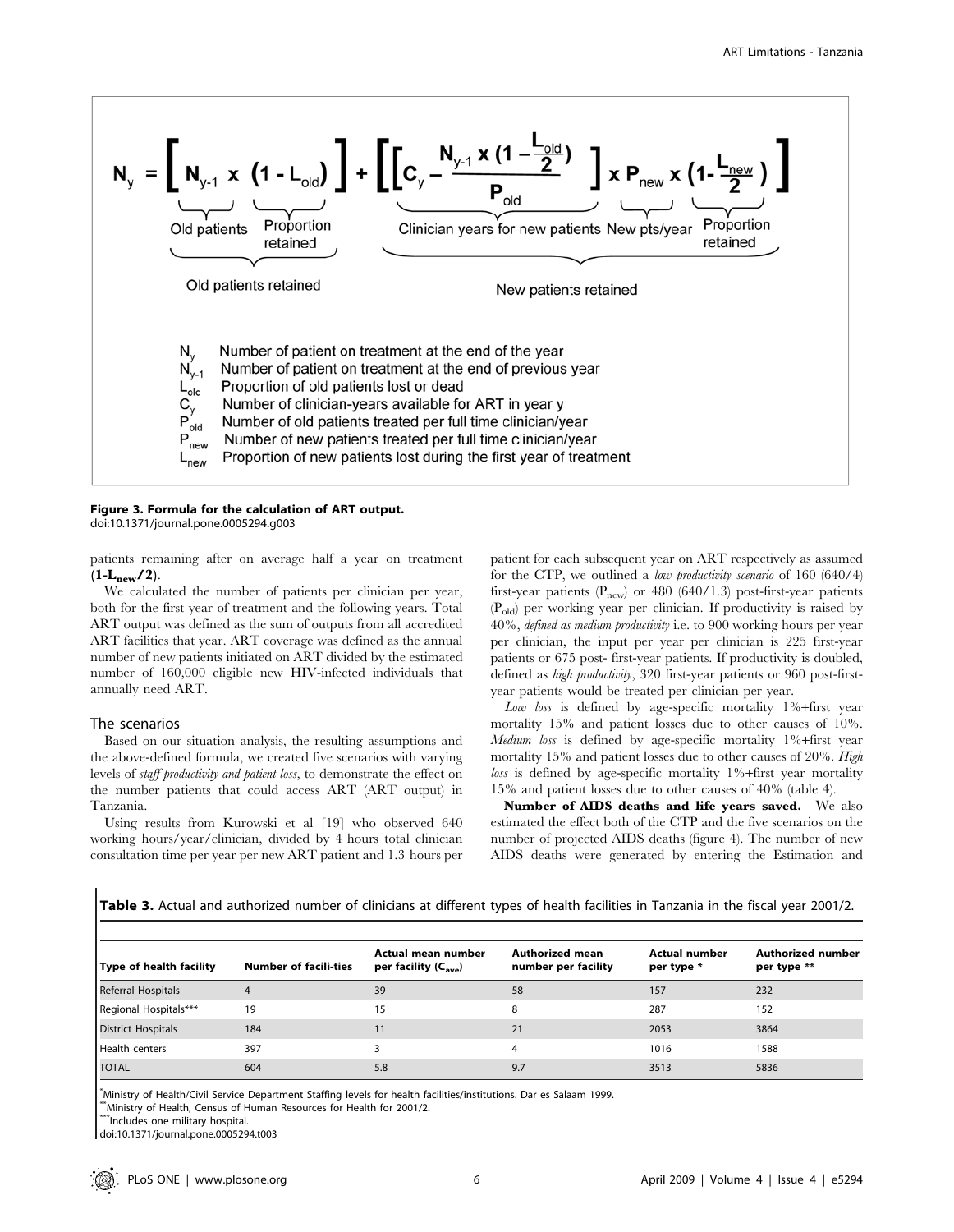Table 4. Input estimates for productivity and losses and outcomes obtained mid-year 2009 for the five scenarios and the CTP based on the formula.

| <b>PLAN AND SCENARIOS</b>                              |                           | <b>CTP</b> | Low prod-low<br>losses | Low prod-medium<br>losses | Medium prod-<br>medium losses | Medium prod-<br>high losses | High prod- high<br>losses |
|--------------------------------------------------------|---------------------------|------------|------------------------|---------------------------|-------------------------------|-----------------------------|---------------------------|
| <b>INPUT</b>                                           |                           |            |                        |                           |                               |                             |                           |
| Time for ART - % of full time                          | $\mathbf{T}_{\text{ART}}$ | 100%       | 20%                    | 20%                       | 20%                           | 20%                         | 20%                       |
| New patients/clinician-year 1 <sup>st</sup> year       | $P_{\text{new}}$ 200      |            | 160                    | 160                       | 225                           | 225                         | 320                       |
| Old patients/clinician-year after 1 <sup>st</sup> year | $P_{old}$                 | 600        | 480                    | 480                       | 675                           | 675                         | 960                       |
| Lost patients first year*                              | $L_{new}$                 | 1%         | 26%                    | 36%                       | 36%                           | 56%                         | 56%                       |
| Lost patients after 1 <sup>st</sup> year**             | $L_{old}$                 | 1%         | 11%                    | 21%                       | 21%                           | 41%                         | 41%                       |
| <b>OUTPUT</b>                                          |                           |            |                        |                           |                               |                             |                           |
| Coverage in 2009                                       |                           | 93%        | 25%                    | 27%                       | 38%                           | 41%                         | 58%                       |
| No on treatment in 2009                                |                           | 420,000    | 140,000                | 125,000                   | 176,000                       | 138,000                     | 251,000                   |
| LYs saved 2004-2009                                    |                           | 710,000    | 287,000                | 254,000                   | 358,000                       | 274,000                     | 509,000                   |
| AIDS deaths without access to ART 2004-<br>2009***     |                           | 380,000    | 642,000                | 639,000                   | 574,000                       | 579,000                     | 485,000                   |

\*includes age-specific mortality of 1%+losses to follow-up and non-adherence+1<sup>st</sup> year AIDS mortality.

\*includes age-specific mortality of 1%+losses to follow-up and non-adherence.<br>\*\*\*total number of AIDS deaths minus the sum of the number of new patients per year 2004–2009.

doi:10.1371/journal.pone.0005294.t004

Projection Package (EPP) data [32] from the sentinel surveillance sites in Tanzania of the latest surveillance round 2005/6 [10] into the Spectrum model [9]. The number of patients initiated on ART (new patients) according to the CTP and the four scenarios were

then deducted from the projected new AIDS deaths without ART to calculate the effect of ART implementation. Life-years (LY) saved were defined as the sum of half of the patient-years saved for 1<sup>st</sup> year-patients, i.e. the average of six months saved per year,



Figure 4. AIDS deaths. Estimated number of AIDS deaths without ART from 1999 to 2009 and with ART according to the five scenarios and to the CTP from 2004 to 2009. doi:10.1371/journal.pone.0005294.g004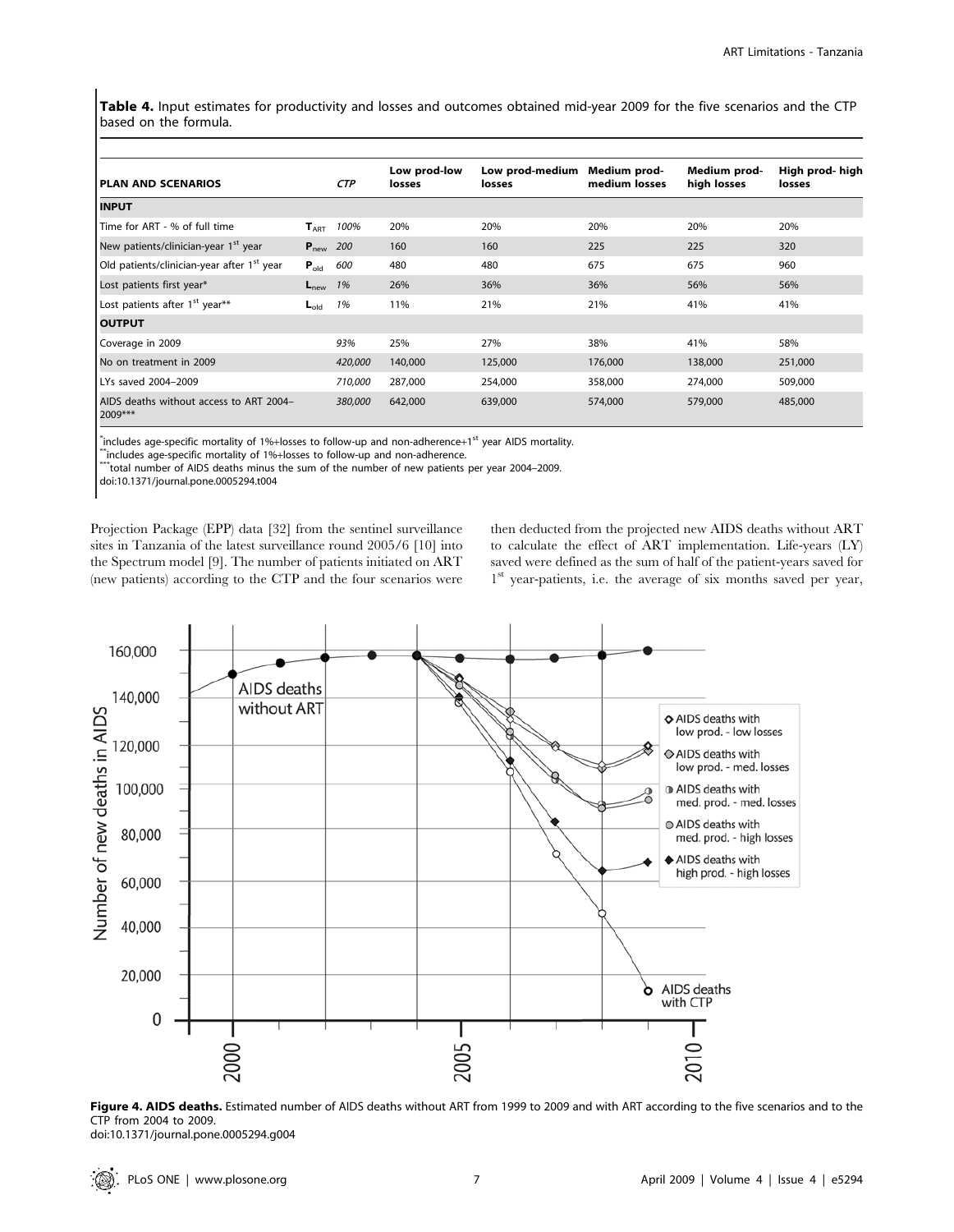assuming an equal enrolment rate across the year, and patientyears saved for old patients during the same period.

We also made a sensitivity analysis for patient losses, number of clinicians, and first- year mortality.

# Results

Figure 2 displays the maximum number of HIV positive individuals that could be treated with ART (ART output) in Tanzania in five different scenarios with the current human resource capacity and planned pace of accreditation of new treatment centres, varying staff productivity and patient loss. Our estimations are displayed together with the initial WHO plan and national Care and Treatment Plan (CTP) targets for ART scale-up in Tanzania during 2004–2009 for comparison. Input and outcome values for the five scenarios, the WHO plan and CTP are shown in table 4.

The productivity and patient loss assumptions have been defined in detail in the Methods section. In all scenarios a firstyear mortality of 15% and an age-specific mortality of 1% was assumed, but the loss due to other causes, such as loss-to follow-up or drop-out from treatment, varied from 10% (low), to 20% (medium) up to 40% (high) loss.

The first scenario; ''low productivity-low loss'', assumes that productivity remains at the level observed in 2003 [19] with a low rate of patient loss. If this scenario would be implemented, 140,000 would be on HIV treatment by mid-2009, reaching an ART coverage of 25% (table 4). Continued low productivity means clinical staff would devote a large proportion of their time to those already on ART (old patients) (100,000) and enrollment of new patients during 2009 would remain low (40,000). The number of life-years (LYs) saved (287,000), during 2004–2009 would mainly reflect prolonged survival of patients already enrolled. Around 80% of HIV-positive individuals who progress to AIDS will die from the disease during the same planning period, without having been initiated on ART (figure 4).

The second scenario; ''low productivity-medium loss'', shows the outcome of continued low productivity but with a slightly higher level of patient loss. This would lead to a slightly higher ART coverage of 27% in 2009, as the higher loss of previously enrolled patients would enable more new patients to be enrolled but the number of LYs saved would be lower at 254,000 (Table 4). The proportion of all who develop AIDS and die without having been initiated on ART would remain as high as 80% (figure 4).

If productivity is increased by 40% as in our third scenario, the ''medium productivity-medium loss'', ART coverage would increase to 38% in 2009. The number of new HIV patients recruited for ART in 2009 could increase to 61,000 while 115,000 previously enrolled patients could be maintained on treatment (not shown in table). The number of LYs saved would be a little over 350,000.

If we use the productivity figures of the CTP of 200 and 600 patients per year for first and post-first year patients respectively and assume medium losses, the results are similar with a coverage of 38% and a number of LYs saved of 320.000

If the fourth ''medium productivity-high loss'' scenario would materialise, which assumes a 40% patient loss due to other causes than death, ART coverage would increase to 41% in line with the discussion above. The number of LYs saved would decrease to 274,000 (table 4).

The fifth scenario ''high productivity-high loss'' assumes that clinicians become twice as productive, i.e. that they either double their working time or double the number of patients seen without increasing the number of hours. This scenario would result in 251,000 of those in need having access to ART corresponding to a 58% ART coverage in 2009, 500,000 LYs would have been saved and an equal number of people dying without having had access to ART (table 4).

Assuming figures on first year mortality of 18.5% and patient losses of 10% observed in Malawi [29] and still that three times more hours are put into treating first year patients than into treatment of patients after the first year and an output of the reported number of patients initiated on ART of 143.000 in February 2008 the average staff production would be 210 first year and 630 post-first year patients per year. This corresponds well with our medium productivity scenarios but with a lower loss rate.

Figure 4 shows the proportion of new patients that will get access to ARV according to the five scenarios out of the 160,000 HIV infected estimated to develop AIDS every year in Tanzania. The numbers in the figure are derived from our scenario calculations and based on the assumptions that resources first will be devoted to previously enrolled patients and that the current productivity level remain constant.

Thus, Table 4 and Figure 4 shows that if the CTP was implemented, 420,000 patients would be on ART and 710,000 LYs will be saved by 2009. Meanwhile, another 380,000 will die from AIDS during 2004–09 without having accessed ART (table 4)

If the medium productivity-medium loss or the medium productivity–high loss scenarios were implemented, the number of AIDS deaths would be reduced by 40% from 160.000 to around 95.000. Thus, most infected people would still die without ever having had access to ART.

A sensitivity analysis for the parameters patient losses (losses due to other causes such as loss to follow-up), first year mortality and the average number of clinicians per facility type was performed. It shows that a 1% change in the average number of clinicians directly translated into a corresponding 1% change in ART output irrespective of scenario. A 1% change in patient losses resulted in 0.1% change in ART output in the low productivity-low loss-scenario, a 0.2% change in medium loss scenarios and a 0.5% change in the high loss scenarios. A 1% change in first year mortality resulted in a very small change of service output, less than or equal to 0.1% in all five scenarios.

#### **Discussion**

We aim to estimate the capacity for ART provision in Tanzania. Using a simple user-friendly model we are able to demonstrate that the current plans of scaled-up access to ART in Tanzania were never feasible. Reality also shows that the implementation of ART is progressing at a slower pace than foreseen in the national Care and Treatment Plan (CTP). This papers shows both that the major reasons why targets have not been reached, are that the current plans assume a constant availability of sufficient staff and that the loss of patients on ART has not been taken into account and that it is possible to estimate achievable targets if a limiting staff factor can be identified.

Our estimations suggest that around 175,000 patients will be on ART in Tanzania by mid 2009, which is 40% of the target in the CTP (figure 2). The reported number of 143,000 initiated on ART by end February 2008 may be either an underestimation since many smaller sites did not sent their reports (pc NACP), or an overestimation since re-entry at the same or at a different CTC is not taken into account. Moreover, the reported number available is an accumulation of patients ever initiated on ARV without consideration of patients lost to follow-up or death. The exact actual number of patients on treatment end February 2008 is thus not known, but the magnitude is likely to be around the number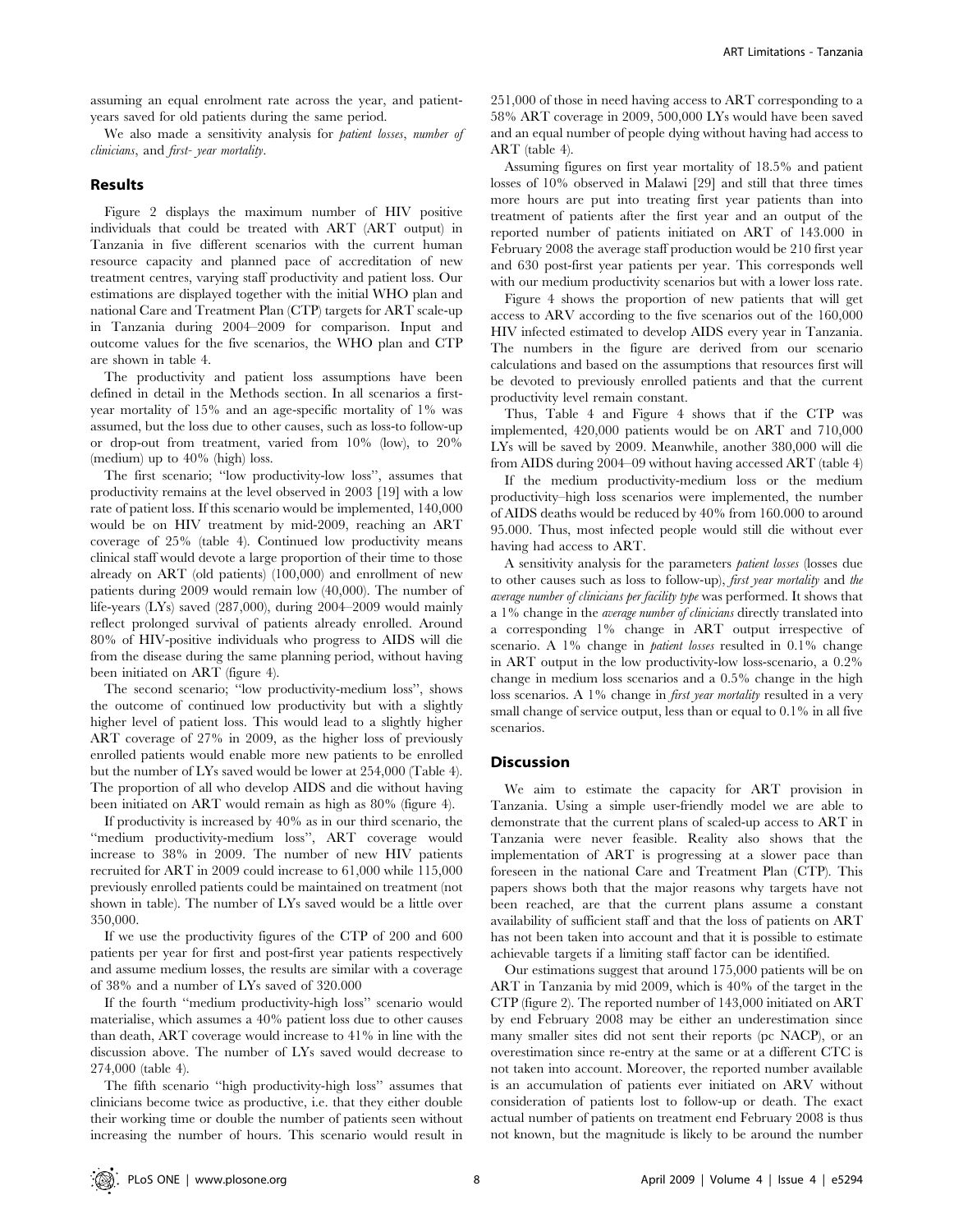reported to be *initiated on ART*. This number largely coincides with what our medium productivity-medium-loss scenario predicted two years earlier. This indicates that estimating more achievable targets based on our assumptions is feasible.

In our model we see the ART provision as a result of staff productivity and patient losses. We also assumed that possible weaknesses in management would not be limiting during the implementation period. The actual production may have been even smaller if for example poor management capacity limits scale-up. In the model we did not include that, but estimated what maximally could be achieved by the existing system under three main assumptions (figure 1):

- Clinicians (number and productivity) is the main limiting staff factor. We estimated they would spend 20% of their working time on ART
- Patient losses (deaths and losses to follow-up) constitute a measure that also captures the sum of all other patient factors including stigma, transport etc.
- The other factors, logistics, management and funding are not limiting during the implementation period

If all these assumptions are in agreement with the actual findings in a country our estimations should be valid. Variations in the number of clinicians and staff productivity are captured by the model as are variations in patient factors through losses. The time devoted to ART is part of the function.

Setting achievable targets is important for planning including estimations of resource needs. Even if the CTP is implemented according to plan with 420,000 on ART in 2009 (fig. 2), this implies 380,000 potentially avoidable AIDS deaths during 2004– 2009 – a figure which, however, for our scenarios is considerably higher. Our predictions suggest that the number of projected AIDS deaths will be reduced by about 40% - from 160,000 to about 95,000 if implementation follows the medium productivity scenarios (figure 4) and that potentially avoidable AIDS deaths instead will be around 575.000 (table 4).

Our analysis indicates that the main limitation for ART scaleup is the low number and low productivity of clinical staff. The rapid increase in ART initiations after March 2007 might indicate that losses are high, making it possible to initiate more new patients on treatment. However, patient loss does not affect output as much since losses of previously enrolled patients on ART allows for recruitment of new patients (table 4), but the effects of patient losses are larger for the high loss scenarios (see sensitivity analysis under results).

The shortage of staff limits both recruitment of new patients for ART and further reduction of the number of AIDS deaths. The scarcity of trained clinical staff will be further accentuated during the last two years of the planning period by the expansion of ART services from hospitals to lower level health centers with much fewer clinical staff. An increase in the number of clinical staff available and/or an increase in productivity of existing clinical staff would be needed to counter the tendency of increase in the number of avoidable deaths due to AIDS shown in the scenario curves after 2008 (figure 4). Some reductions might also be achieved through additional task shifting. However, current staffing levels are  $<60\%$  of the levels authorized by the government [22]. The employment freeze from 1993 resulted in a declining cadre of qualified health personnel [21] that is now over-aged with high attrition. The freeze was lifted in 2004 and the outputs from training institutions have increased for medical officers, assistant medical officers and clinical officers [33], but many of these were recruited from within the workforce and as

recruitment of new staff is a slow process [34] it will take several years before any real increase in staff numbers can be observed. The annual population growth of around 800.000 in Tanzania also leads to a rapid increase in demand for health care. In fact – and maybe mainly because of this - the staffing levels seem to have continued to decrease (pc Dr Njau, MoH).

Some of the assumptions may also not be correct. Accurate estimates for planning of ART require evidence on staff productivity and patient losses in scaled-up program in highly affected low-income countries. Such evidence is so far only available for some parameters from one large national programmes in sub-Saharan Africa [29] and therefore the staff input values used in our scenarios are based on findings from smaller treatment program and studies. Our staff productivity figures are based on a small sub-study in Tanzania [19].

The CTP targets are more achievable than those set by the WHO, but our study shows that also CTP underestimated existing constraints for ART in the Tanzanian health system. A possible increase in the number of qualified health staff for ART will also compete with other important health care needs including other priority HIV interventions, such as male circumcision [35,36], PMTCT or HIV research projects. But, to reach higher coverage it is necessary that HIV incidence is reduced [37].

The monitoring of patients not yet eligible for ART (CD4 counts  $>200$  would, according to the CTP, require almost as many staff as is required to treat patients in acute need of ART and 30% more clinicians in 2009 (table 2). Thus, if we had included the CD4 monitoring part of the CTP in our scenarios the estimated ART coverage would have been even lower. An indirect conclusion of our study is that ART initiation in Tanzania must be based on clinical staging rather than on resource-demanding CD4 monitoring using the so called public health approach, also recommended by WHO for similar contexts [29,38,39].

Our assumption that clinicians rather than nurses, pharmacists and counselors, will be the main limiting factor for ART scale-up may be either overly optimistic or overly pessimistic given the lack of existing evidence of clinician-time requirements for ART patients, but it does not restrict the use of the model since it can be applied to any type of limiting staff category.

Our model estimates what maximally could be achieved by the existing system under the assumptions outlined in the Methods section. Here we see patient loss as a summary measure that captures the net effect of all patient related factors including stigma, socio-economic capacity and transportation costs. These losses could be seen as a result both of patient factors and health system/management factors, mainly access to and quality of care. The loss of patients would be less if the quality services and the availability of drugs improved. Experiences from other sectors and from STI-scale-up, indicate that there is a risk of that scaling-up leads to reduced system effectiveness due to limited management and logistics capacity [40, Hanson unpublished]. On the other hand, ART programs could be strengthened through cooperation with strong NGOs as in Uganda [41], or through public/private mix - a feasible approach at least in middle-income countries like Botswana [42]. Thus, alternative providers may become important if they are more productive than the public service staff. This increased productivity then has to put into the model.

Although our simple model does not explicitly capture the function of the system and the effects of scaling up, it has the advantages that it could be applied to any limiting staff category, to any country, is based on data that is routinely collected or that could be collected relatively easily through surveys, and contributes to the understanding of what factors are critical for ART provision.